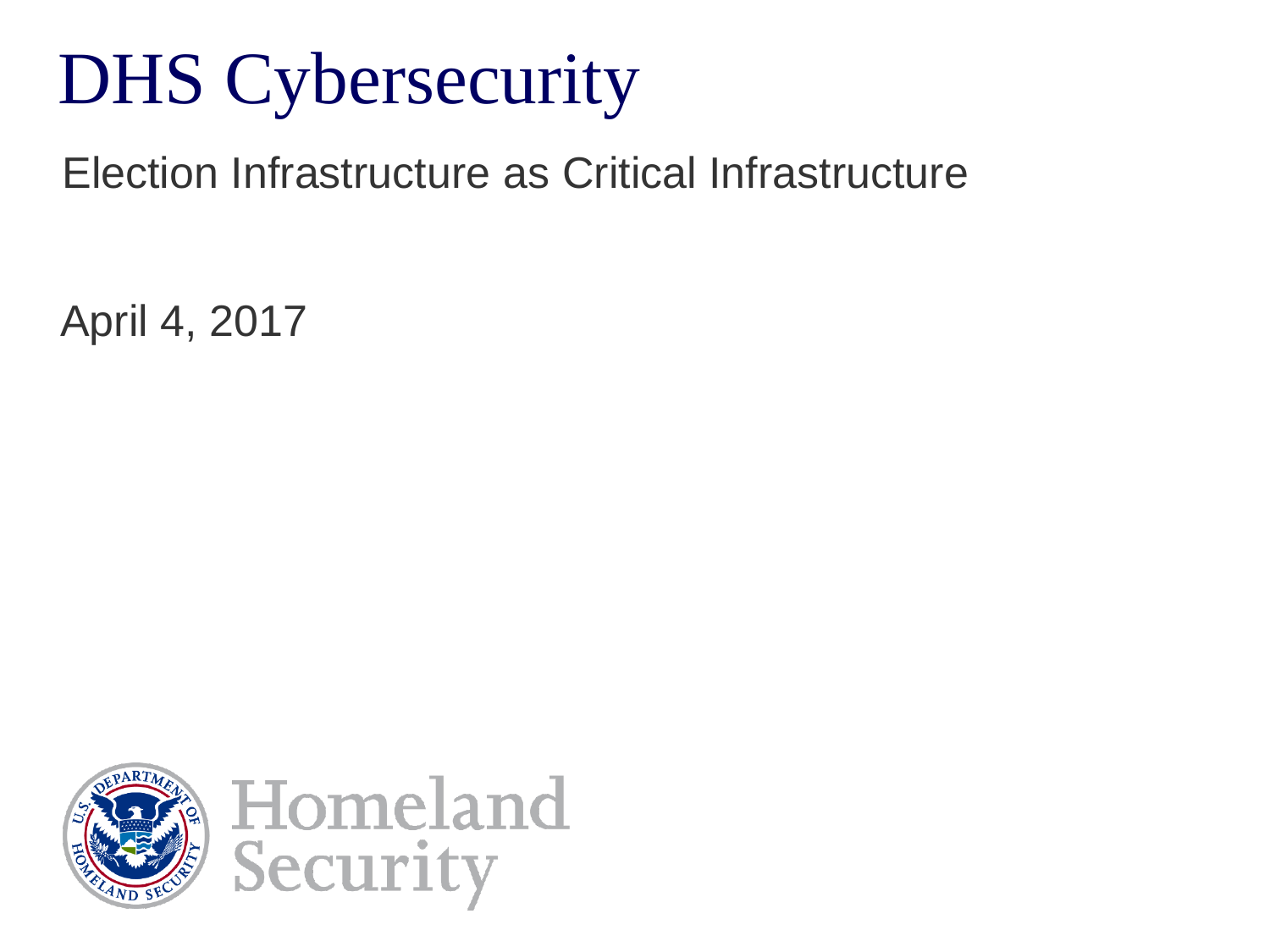## Department of Homeland Security

#### **Safeguard the American People, Our Homeland, and Our Values**

- Established in March of 2003 and combined 22 different Federal departments and agencies into a unified, integrated Department
- Homeland security is a widely distributed and diverse national enterprise
	- Collective efforts and shared responsibilities of Federal, State, local, tribal, territorial, nongovernmental, and private-sector partners to maintain critical homeland security capabilities

#### **2014 QHSR Homeland Security Missions**

- 1. Prevent Terrorism and Enhance Security
- 2. Secure and Manage Our Borders
- 3. Enforce and Administer Our Immigration Laws
- 4. Safeguard and Secure Cyberspace
- 5. Strengthen National Preparedness and Resilience

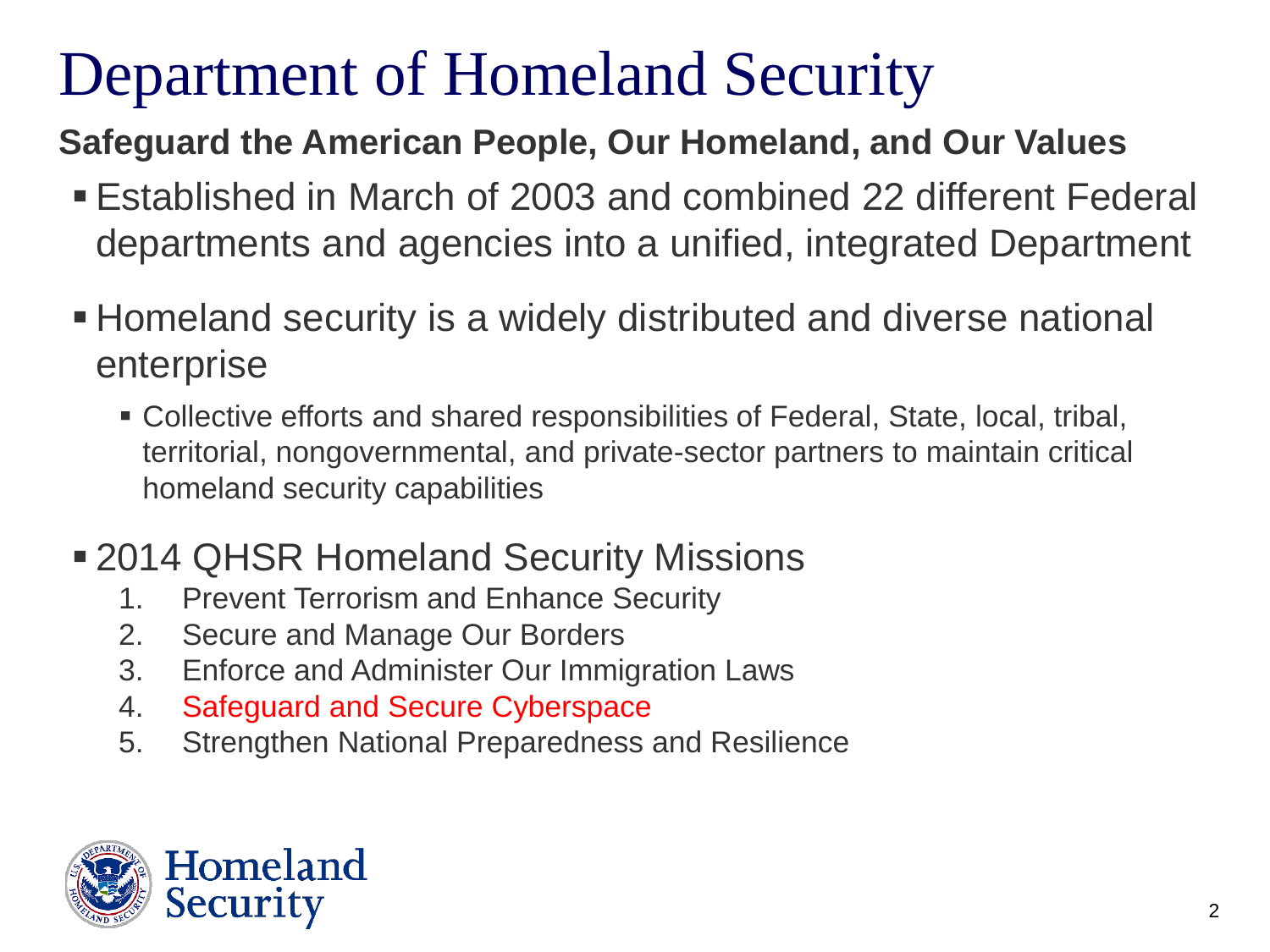## National Protection and Programs Directorate

#### **Enhance the Resilience of the Nation's Infrastructure**

- Our mission is to protect cyber and critical infrastructure
	- **Terrorism and other physical threats**
	- **Growing cyber threats**
- Our work provides a holistic risk management approach for the 16 critical infrastructure sectors with unique legal authorities supporting true private public collaboration
- We build cyber and physical risk management capacity of Federal partners, private sector owners and operators, state and local agencies, and others Emergency tors Mate Services

Energy

Dams

Sector

Chemical

Governmen

**Facilities** 

Information

Technolog

Defense

**Industrial** 

**Base** 

Health

& Public Health

Food &

Agriculture

Commercia

Facilities

Critical

Manufactur



& Waste

Fransportati

Water & Wastewate

Financial

Services

Systems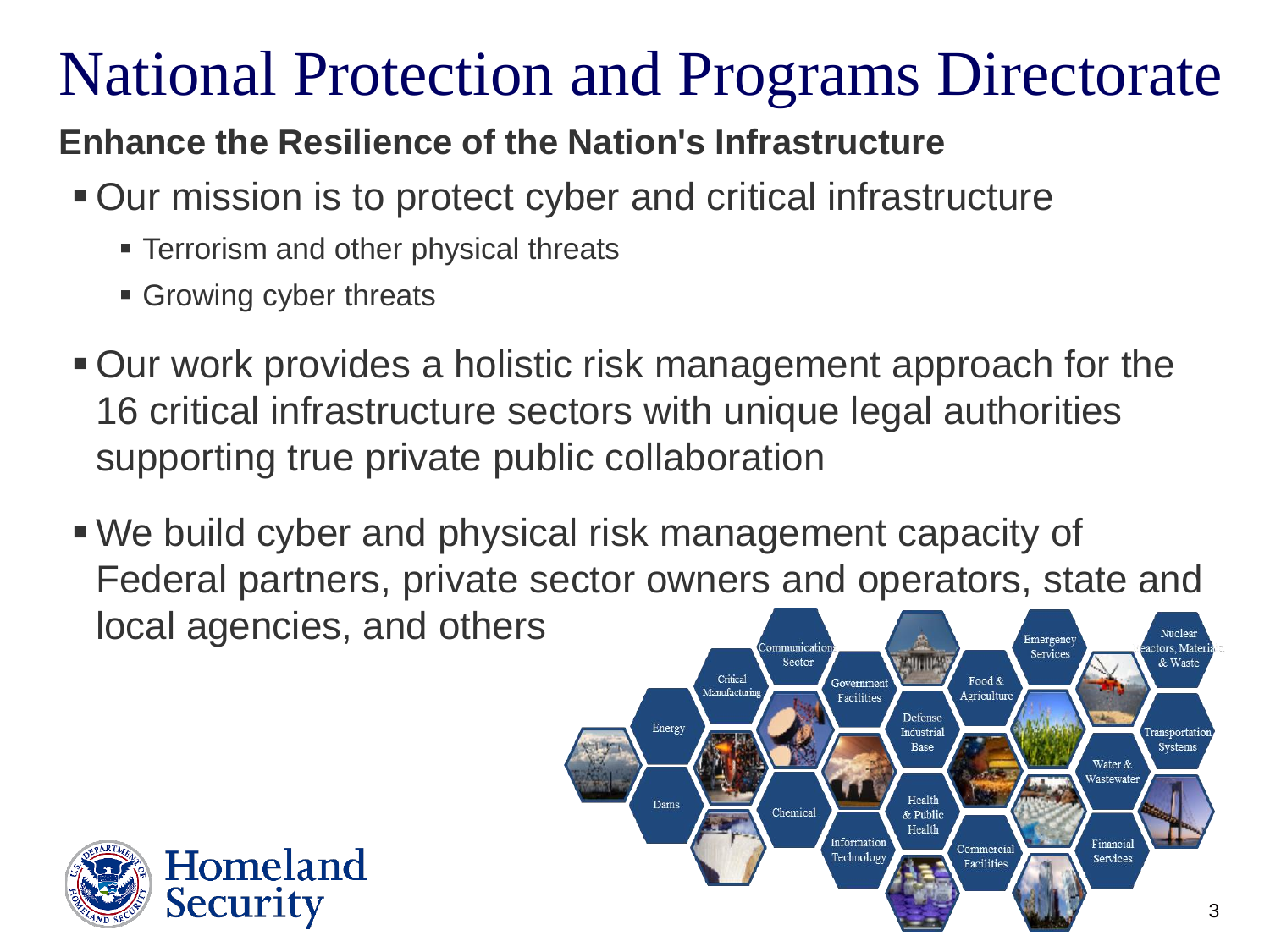# Our Cybersecurity Responsibilities

#### **What we do**

- Protect Federal Civilian Executive Branch networks from malicious cyber actors
- Support the private sector and state, local, tribal, and territorial governments in the management of their cyber risk
- Provide technical assistance in the event of a cyber incident, as requested

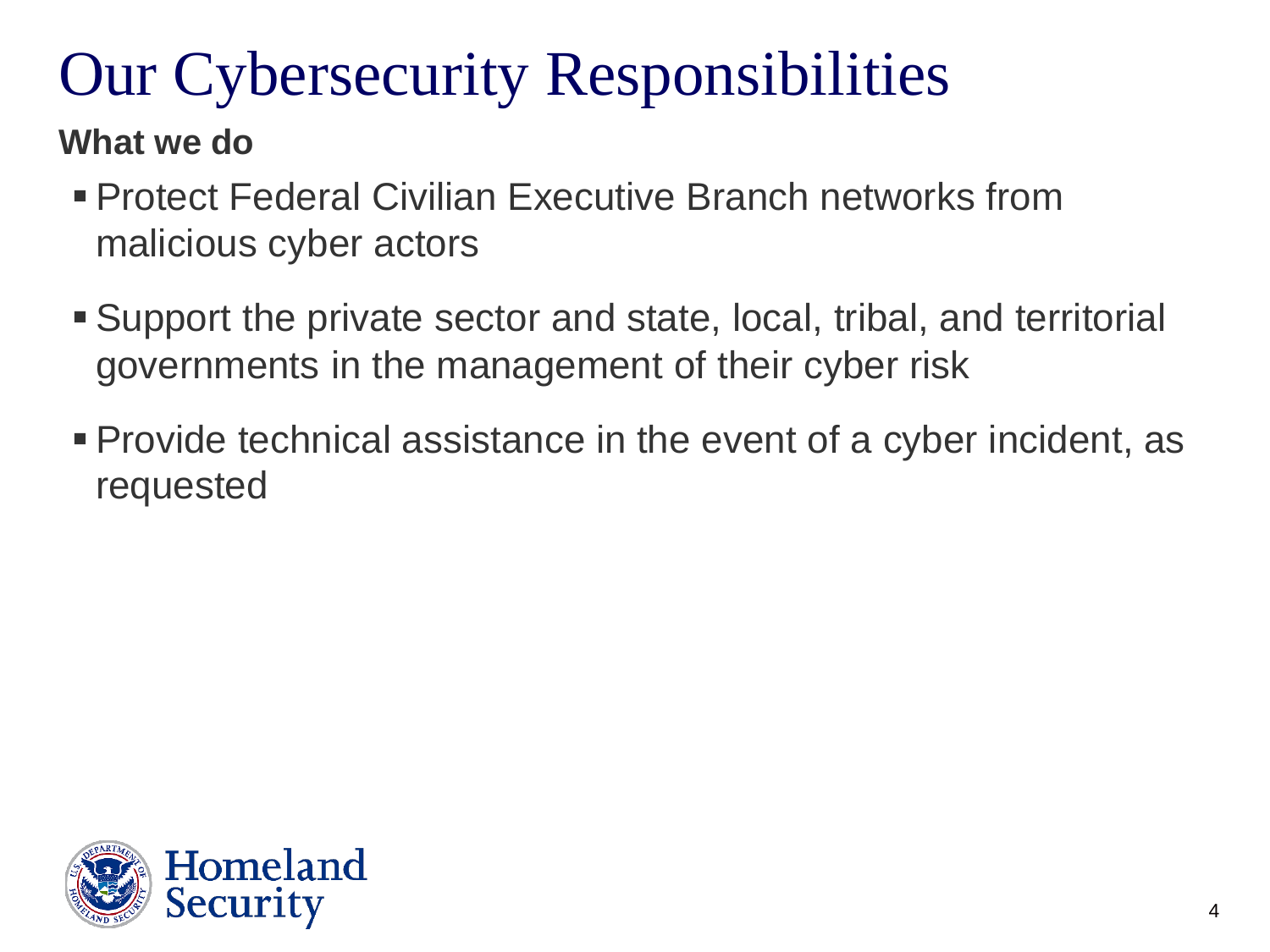## Interest in Elections

#### **Letting Election Officials Know What is Available to Them**

- As the capabilities that enable elections are becoming increasingly dependent on information and communications technology, election officials are assuming greater responsibility for the cybersecurity of these systems
- DHS has built trusted relationships with state and local IT officials to strengthen the security of their networks and is providing outreach to election officials to ensure that they are aware of the no-cost cybersecurity services that are available to them
- DHS services are available only upon request, and are voluntary; they do not entail regulation or binding directives of any kind

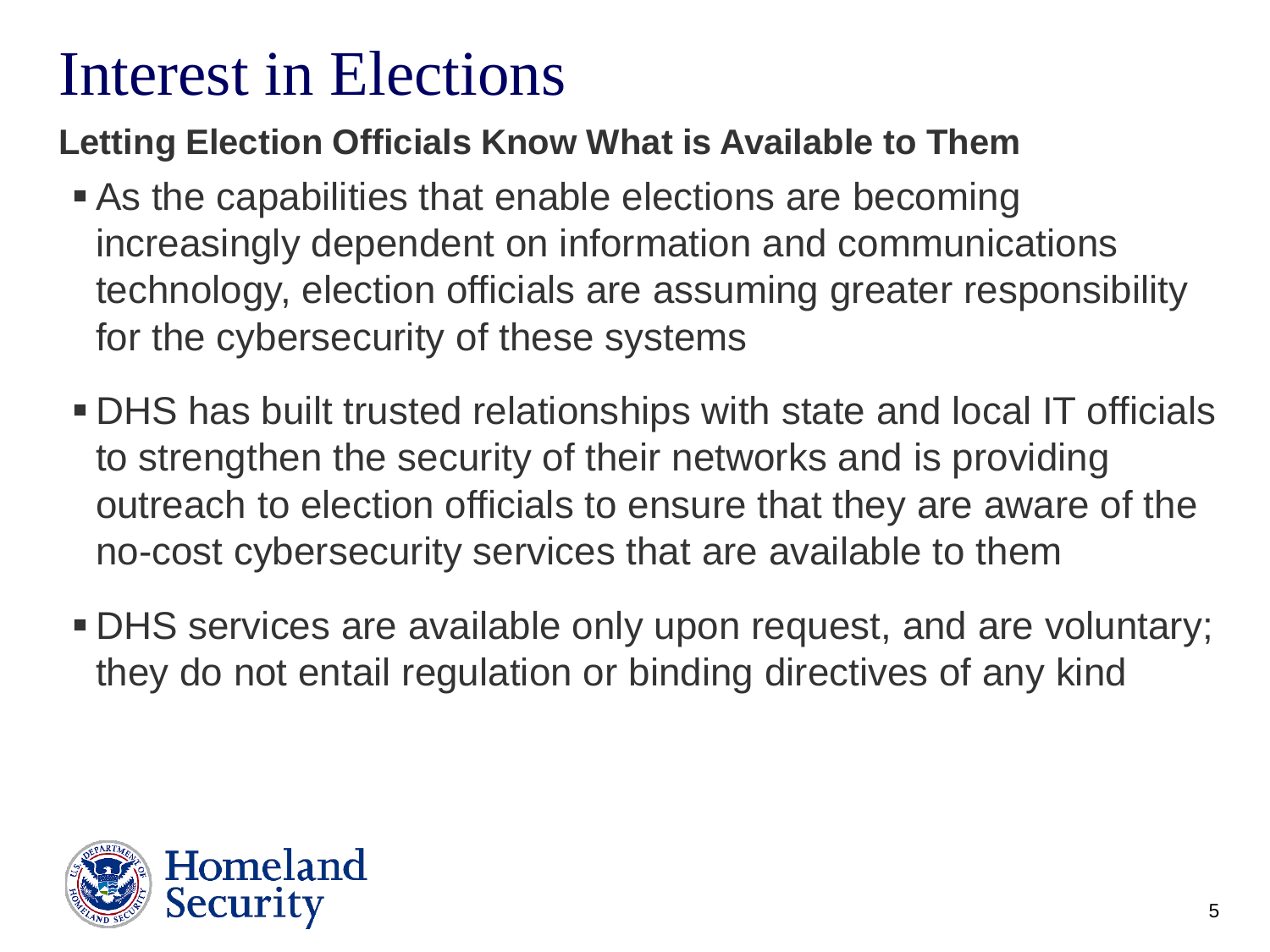# Cybersecurity of 2016 Election Infrastructure



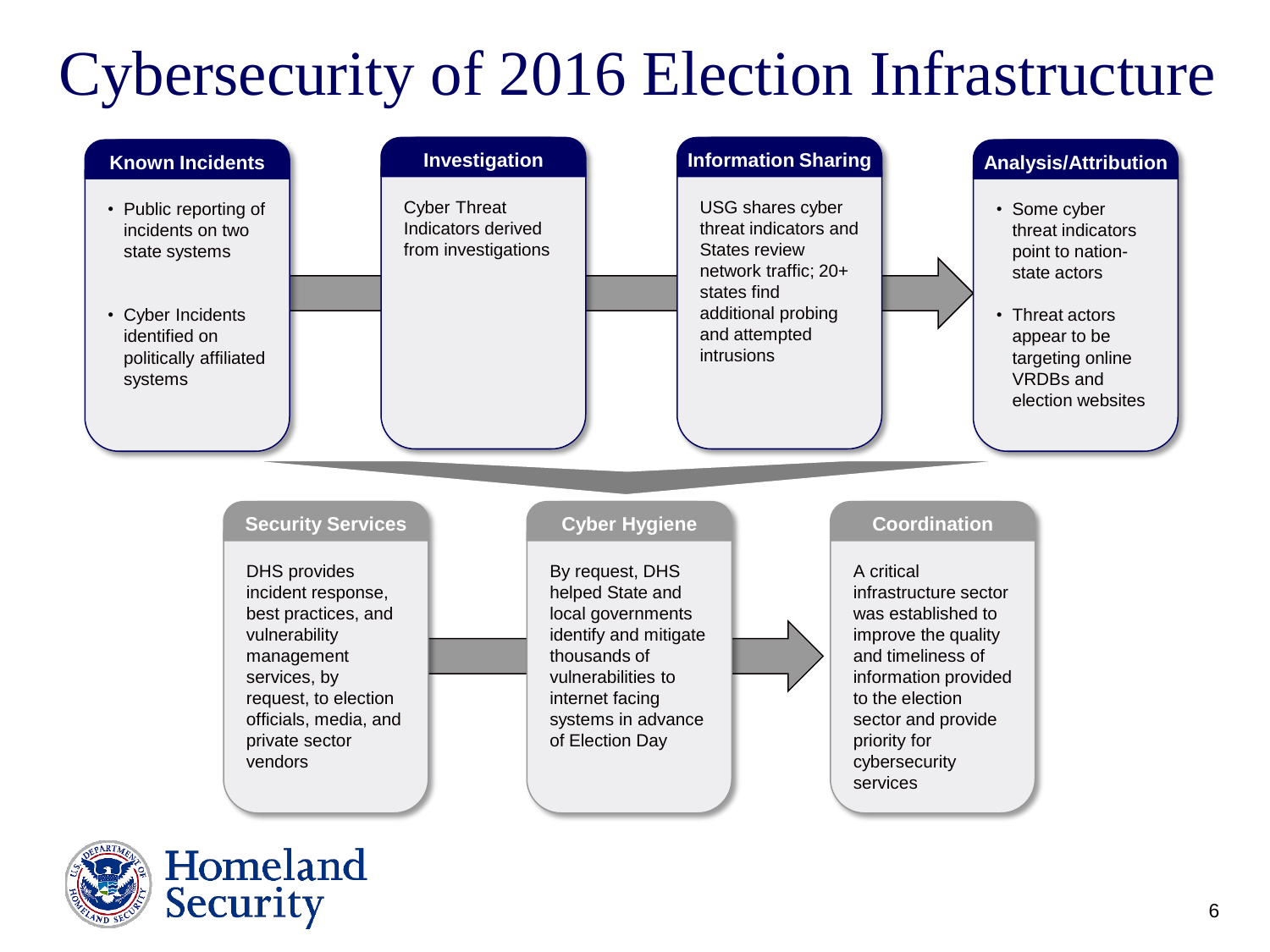# Summary of Services

| <b>Needs</b>                                           | <b>DHS Services</b>                                                         | <b>Summary</b>                                                                                                                                                                                                                                            |
|--------------------------------------------------------|-----------------------------------------------------------------------------|-----------------------------------------------------------------------------------------------------------------------------------------------------------------------------------------------------------------------------------------------------------|
| Identifying and<br><b>Limiting Vulnerabilities</b>     | <b>Cyber Hygiene Scanning</b>                                               | Automated, recurring scans of internet facing systems that<br>provide the perspective of the vulnerabilities and configuration<br>errors that a potential adversary could see                                                                             |
|                                                        | <b>Risk and Vulnerability</b><br>Assessment                                 | Penetration testing<br>$\bullet$<br>Social engineering<br>$\bullet$<br>Wireless access discovery<br>Database scanning<br>Operating system scanning                                                                                                        |
| <b>Assessing Threats</b><br>and Sharing<br>Information | <b>NCCIC Tips and Alerts</b>                                                | Provides alerts, analysis reports, bulletins, best practices, cyber<br>threat indicators, guidance, points-of-contact, security tips, and<br>technical documents to stakeholders                                                                          |
|                                                        | <b>MS-ISAC Security Tips</b>                                                |                                                                                                                                                                                                                                                           |
| Applying security<br>expertise and best<br>practices   | <b>Cyber Security Advisors &amp;</b><br><b>Protective Security Advisors</b> | Regionally located personnel who engage state and local<br>governments, election crime coordinators, and vendors to offer<br>immediate and sustained assistance, coordination, and outreach<br>to prepare and protect from cyber and physical threats.    |
| <b>Incident Response</b>                               | <b>NCCIC</b>                                                                | 24x7 cybersecurity operations centers that maintained close<br>coordination among the private sector, government officials, the<br>intelligence community, and law enforcement to provide<br>situational awareness and incident response, as appropriate. |
|                                                        | <b>MS-ISAC</b>                                                              |                                                                                                                                                                                                                                                           |

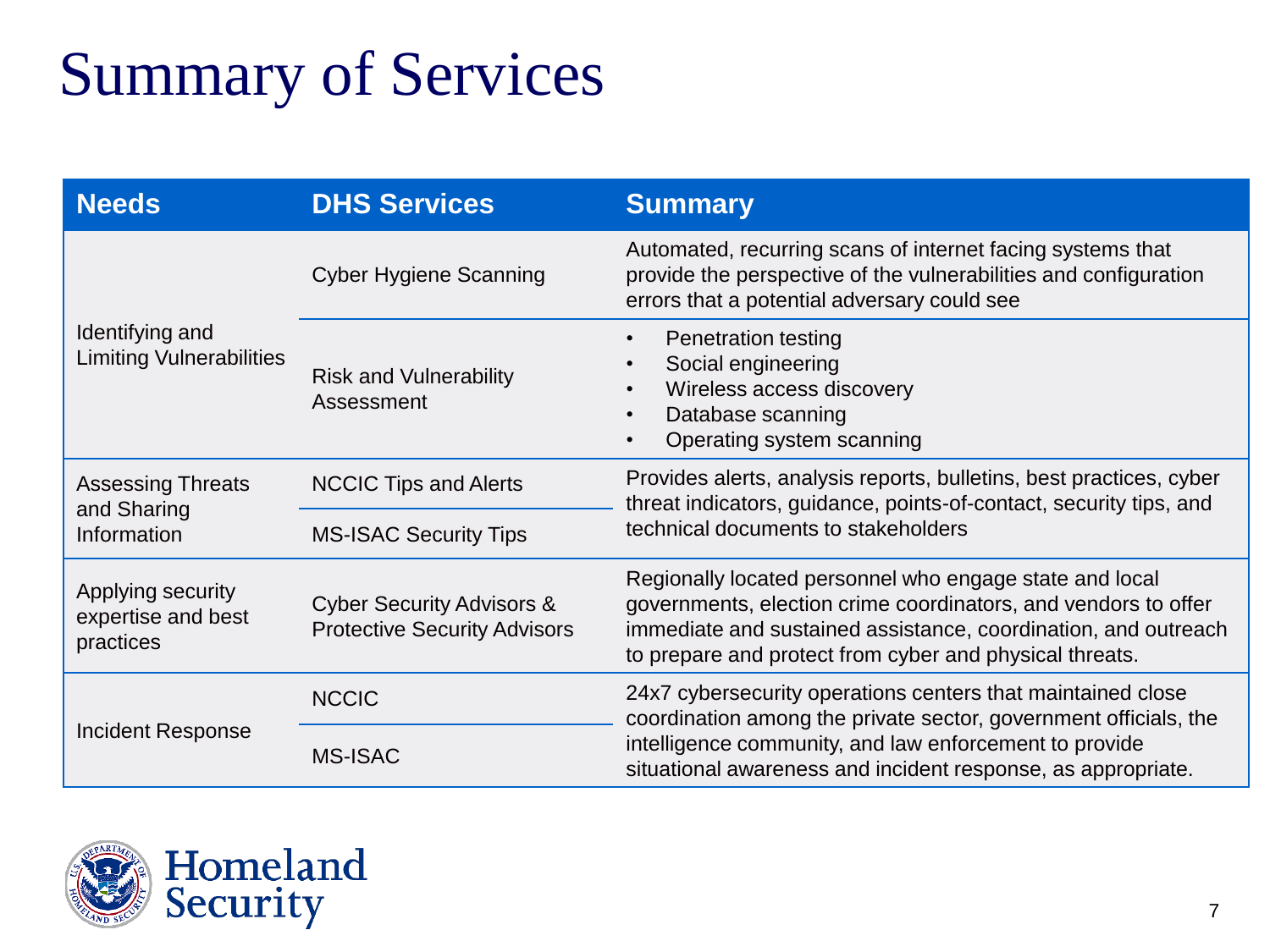## Designation of Critical Infrastructure Sectors



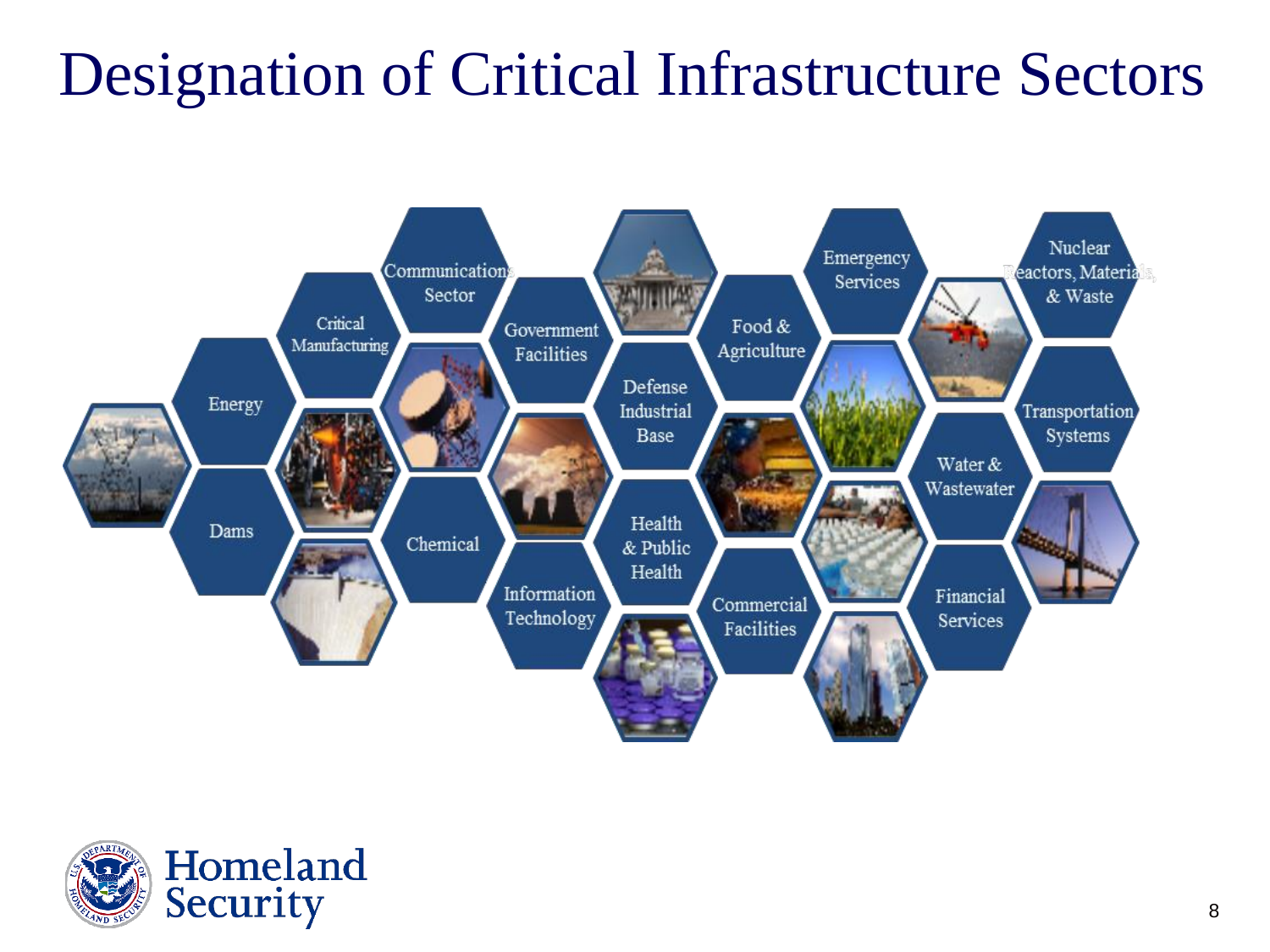### Election Infrastructure as Critical Infrastructure

#### **How did we get here?**

- Definition of Critical Infrastructure: "Systems and assets, whether physical or virtual, so vital to the United States that the incapacity or destruction of such systems and assets would have a debilitating impact on security, national economic security, national public health or safety, or any combination of those matters."
- State, Local, Tribal, and Territorial Governments are existing participants in critical infrastructure mechanisms
- On January 6, 2017, Secretary Jeh Johnson established election infrastructure as a critical infrastructure sub-sector of the existing government facilities sector. This announcement meant that:
	- DHS had determined that systems and assets included in election infrastructure meet this definition of critical infrastructure; and
	- DHS would establish a voluntary mechanism for coordinating with the members of this critical infrastructure community
- The objective of establishing this sub-sector is to provide State and Local election officials and private sector election community with timely and tailored threat information and cybersecurity services

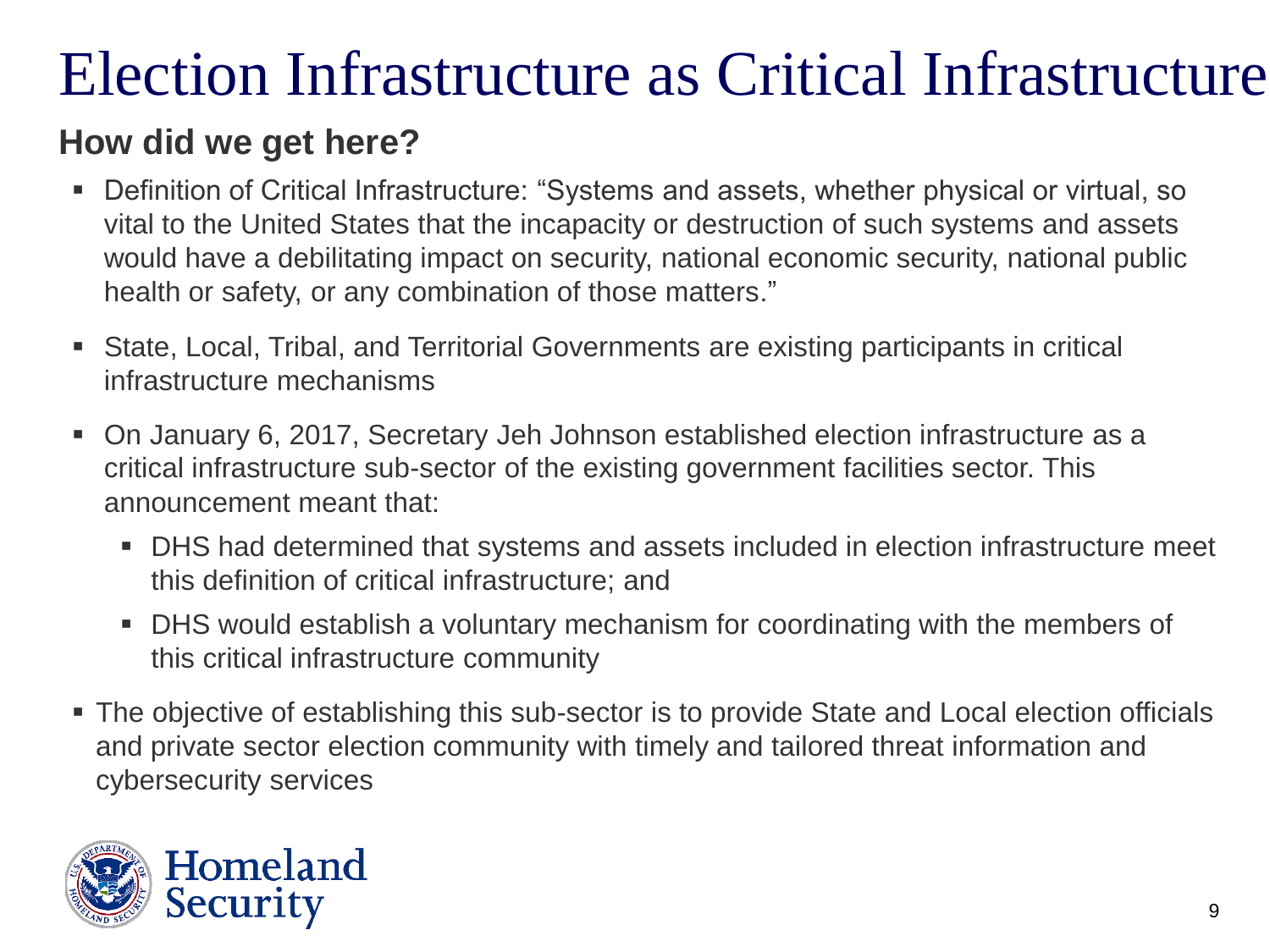## Election Infrastructure

Election infrastructure represents the assets, systems, and networks most critical to the security and resilience of the election process, which includes:

- **Storage facilities**, which may be located on public or private property that may be used to store election and voting system infrastructure before Election Day
- **Polling places** (including early voting locations), which may be physically located on public or private property, and may face physical and cyber threats to their normal operations on Election Day
- **Centralized vote tabulation locations**, which are used by some State and localities to process absentee and Election Day voting materials
- IT infrastructure and systems used to **maintain voter registration databases**
- **Voting systems** and associated infrastructure, which are generally held in storage but are located at polling places during early voting and on Election Day
- **Information technology infrastructure and systems used to manage elections**, which may include systems that count, audit, and display election results on election night on behalf of state governments, as well as for postelection reporting used to certify and validate results



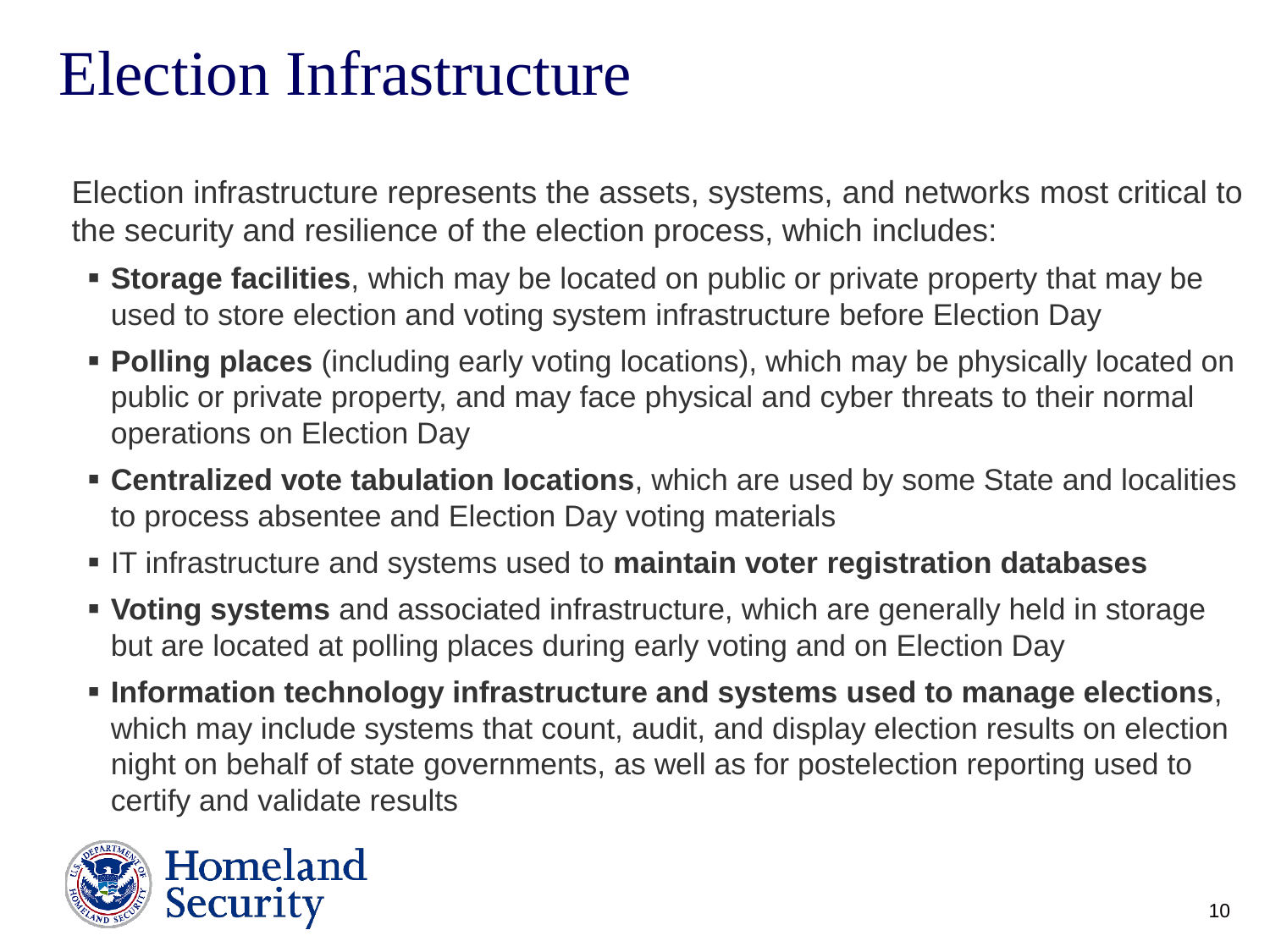**Reduce System Vulnerabilities**

In addition to the services already discussed…

- Designation as a sub-sector establishes mechanisms to rapidly share information across the community to identify and mitigate system vulnerabilities
- Coordinating councils will be established, focused on the physical and cyber security and resilience of the election infrastructure
	- Coordinating councils are used to share information on vulnerabilities and threats and to enable collaboration across Federal, state, and local governments, as well as with private sector partners, to determine ways to mitigate risks
	- Participation in the council is voluntary
	- Coordinating Councils are used widely by the private sector critical infrastructure community (Energy SCC, FS-SCC, IT-SCC, etc)



Homeland Security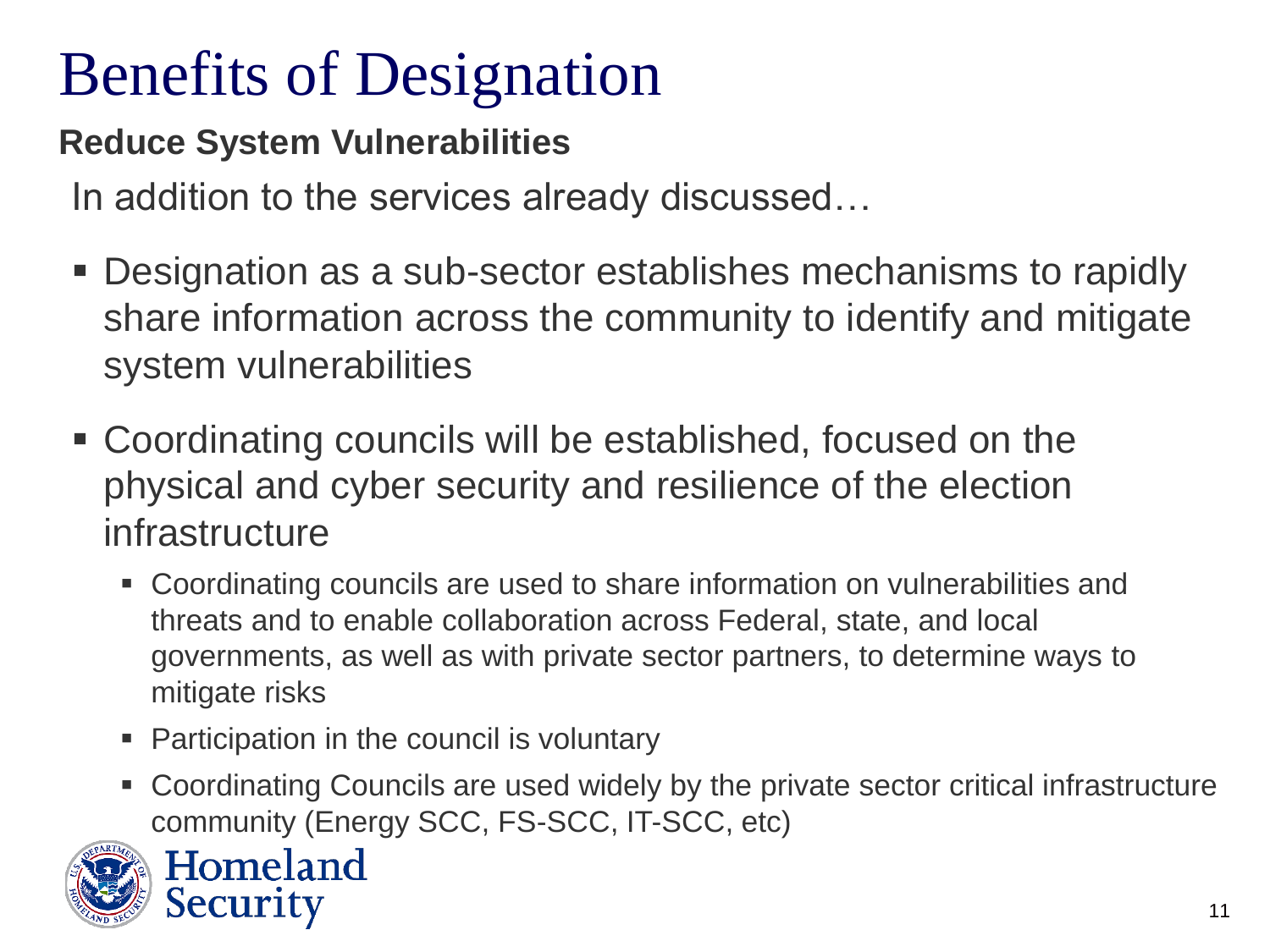#### **Reduce System Vulnerabilities (continued)**

- Critical Infrastructure Partnership Advisory Council (CIPAC) protections
	- Allows sector coordinating councils to include private vendors and experts from information technology firms to actively participate in sensitive security conversations and planning alongside their government partners
	- This would provide election officials with greater access to a broad range of technical and security expertise
- Protected Critical Infrastructure Information (PCII)
	- Operators of critical infrastructure can voluntarily share information with DHS via PCII to exempt that information's dissemination in Freedom of Information Act (FOIA) requests, use in civil litigation, and regulatory use
	- States, vendors, or individuals that identify vulnerabilities in election infrastructure can share this information, to the benefit of all who leverage these systems, without fear that it will be used against them

 Provides an effective mechanism for election officials to share vulnerability information and ensure that mitigations can be applied by all<br>| Homeland security Presenter's Name June 17, 2003 12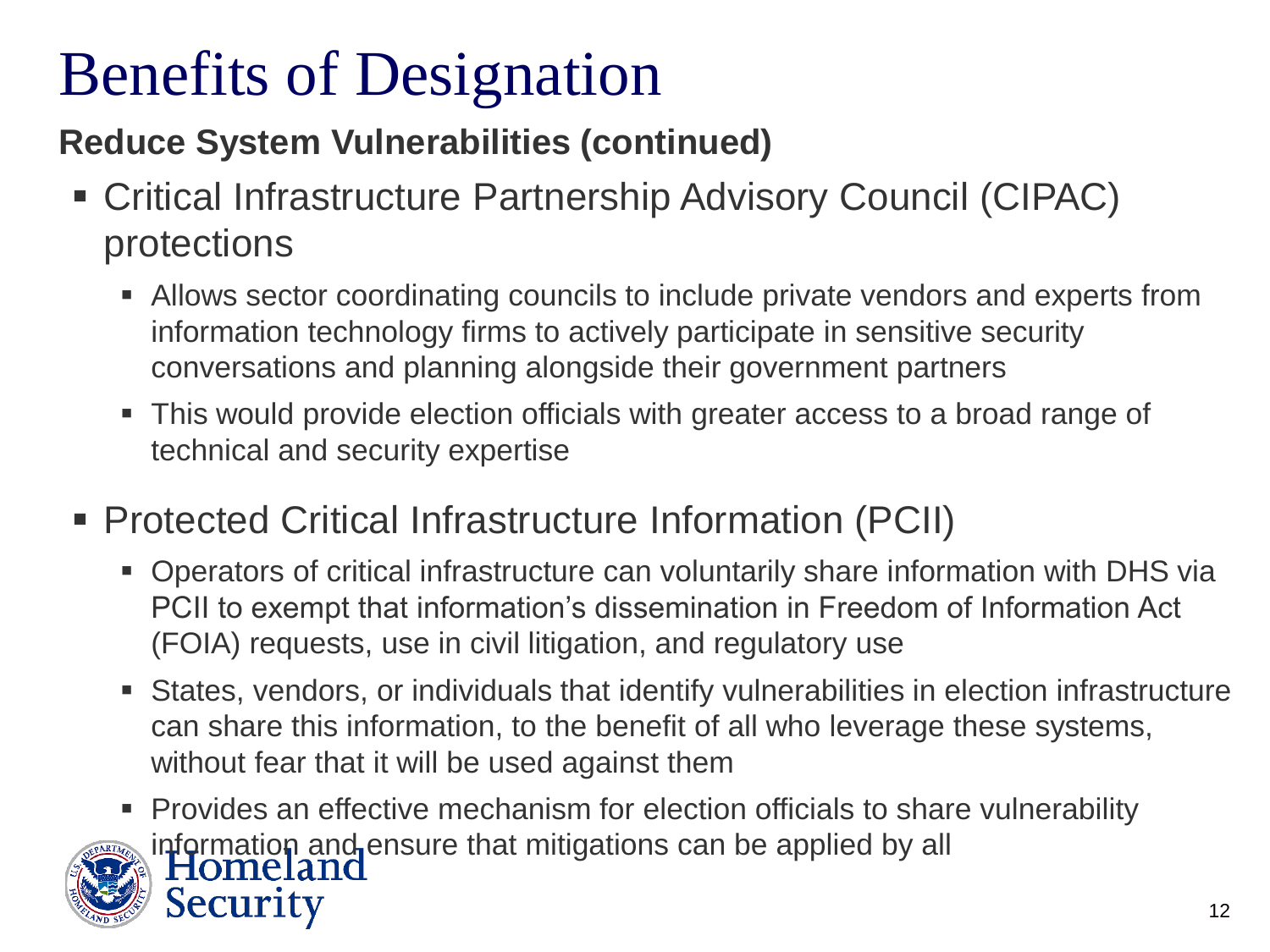**Understand Threats to Election Infrastructure**

In addition to the services already discussed…

- Designation as a subsector allows DHS to provide security clearances to election officials, as appropriate
- Election officials could be briefed on relevant classified intelligence and leverage that to secure their systems in a manner more informed of the threats they face

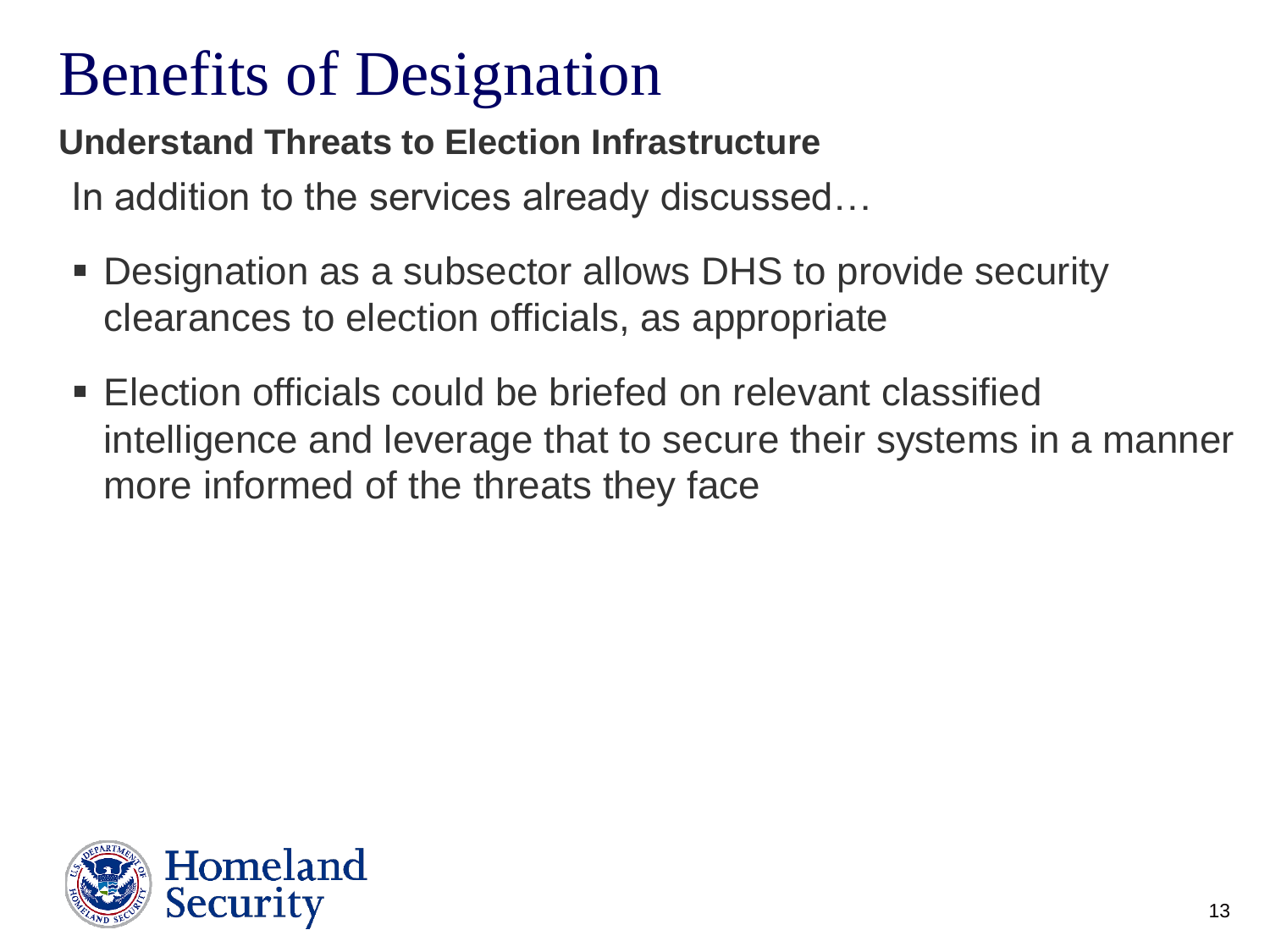**Respond to Incidents and Malicious Cyber Actors**

In addition to the services already discussed…

- Designation as a sub-sector allows owners and operators of election infrastructure to benefit from the U.S. government's strategic and policy-based efforts to protect critical infrastructure
	- Promotion of international norms that prohibit peacetime cyber attacks against critical infrastructure
	- Use of Executive Orders to respond to attacks on critical infrastructure

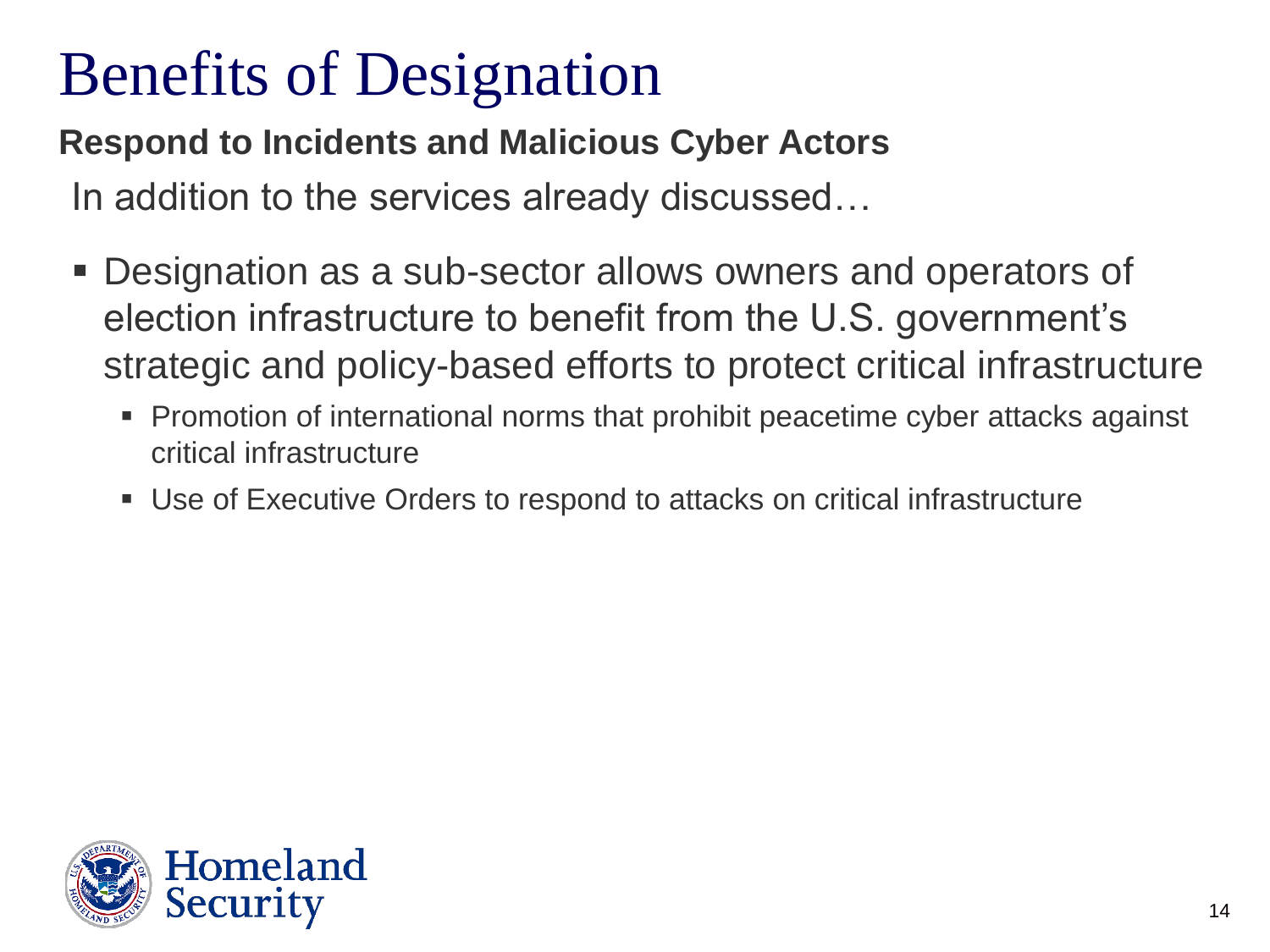#### Executive Order 13964

**Respond to Incidents and Malicious Cyber Actors**

- As a sub-sector of critical infrastructure, the Secretary of Treasury is able to sanction persons responsible for cyber enabled activities that harm or compromise a computer that supports an entity in a critical infrastructure sector
	- This would cover malicious cyber attacks that, for example, deleted data, impaired the function of a system, or destroyed a system
- On 29 December 2016, EO 13694 was amended to enable the Secretary of Treasury to also sanction persons responsible for cyber enabled activities that tamper with, alter, or cause a misappropriation of information with the purpose or effect of interfering with or undermining election processes or institutions
	- **These protections may serve to deter future malicious cyber behaviors or allow** the U.S. government to hold cyber actors accountable for their actions.